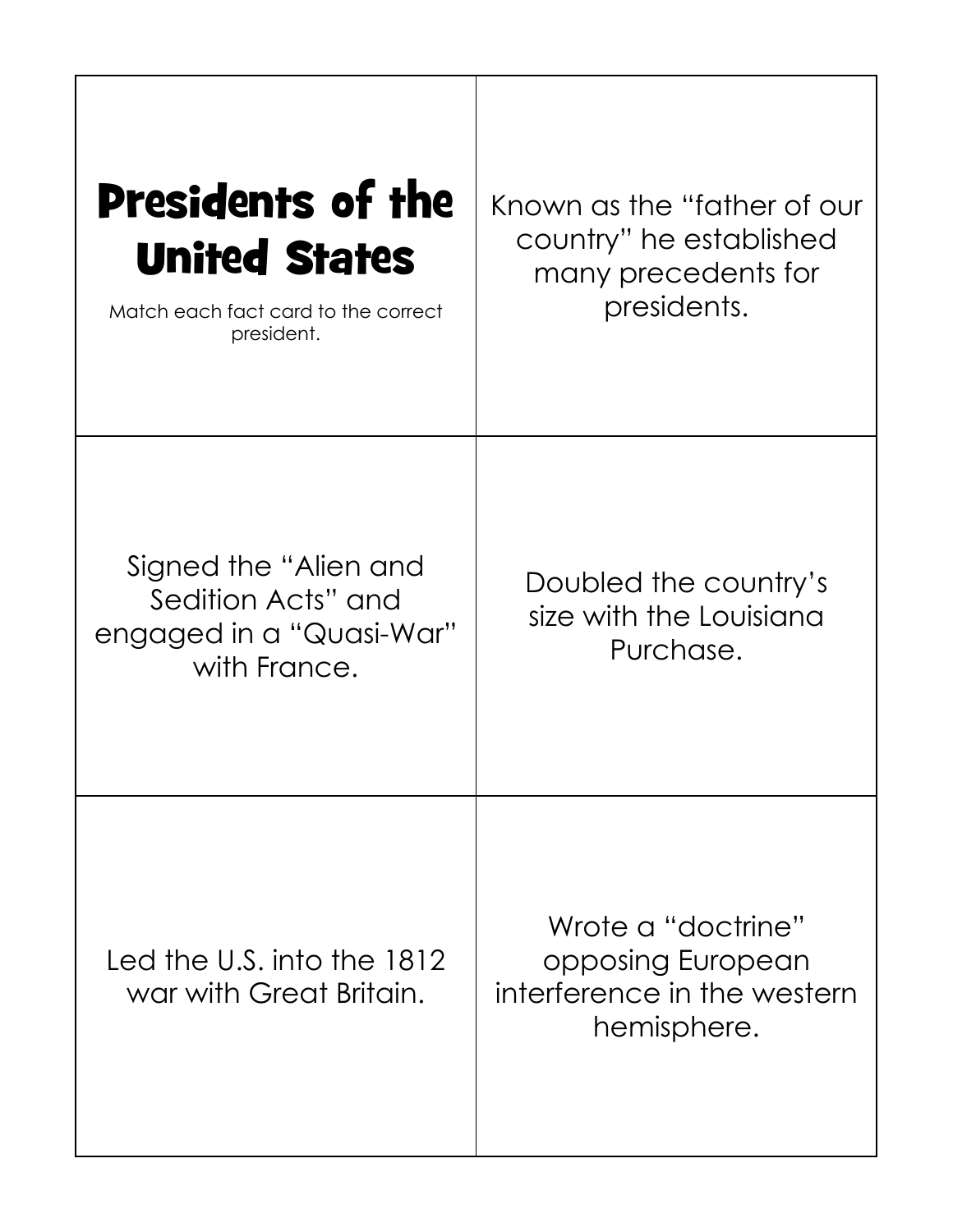| Led an ambitious<br>campaign to modernize<br>American roads,<br>canals, and education,<br>nevertheless paying off<br>most of the national debt. | He supported and signed<br>the "Indian Removal Act"<br>which led to the Cherokee<br>Trail of Tears.            |
|-------------------------------------------------------------------------------------------------------------------------------------------------|----------------------------------------------------------------------------------------------------------------|
| He was blamed for the<br>Depression of 1837 and<br>failed to win a second<br>term.                                                              | He died of pneumonia<br>after only 32 days in office,<br>sparking a constitutional<br>crisis about succession. |
| Firmly believed in "Manifest"<br>Destiny" and sought<br>territorial expansion of the<br>United States, especially<br>the annexation of Texas.   | Led the U.S. into a war<br>with Mexico over the<br>annexation of Texas.                                        |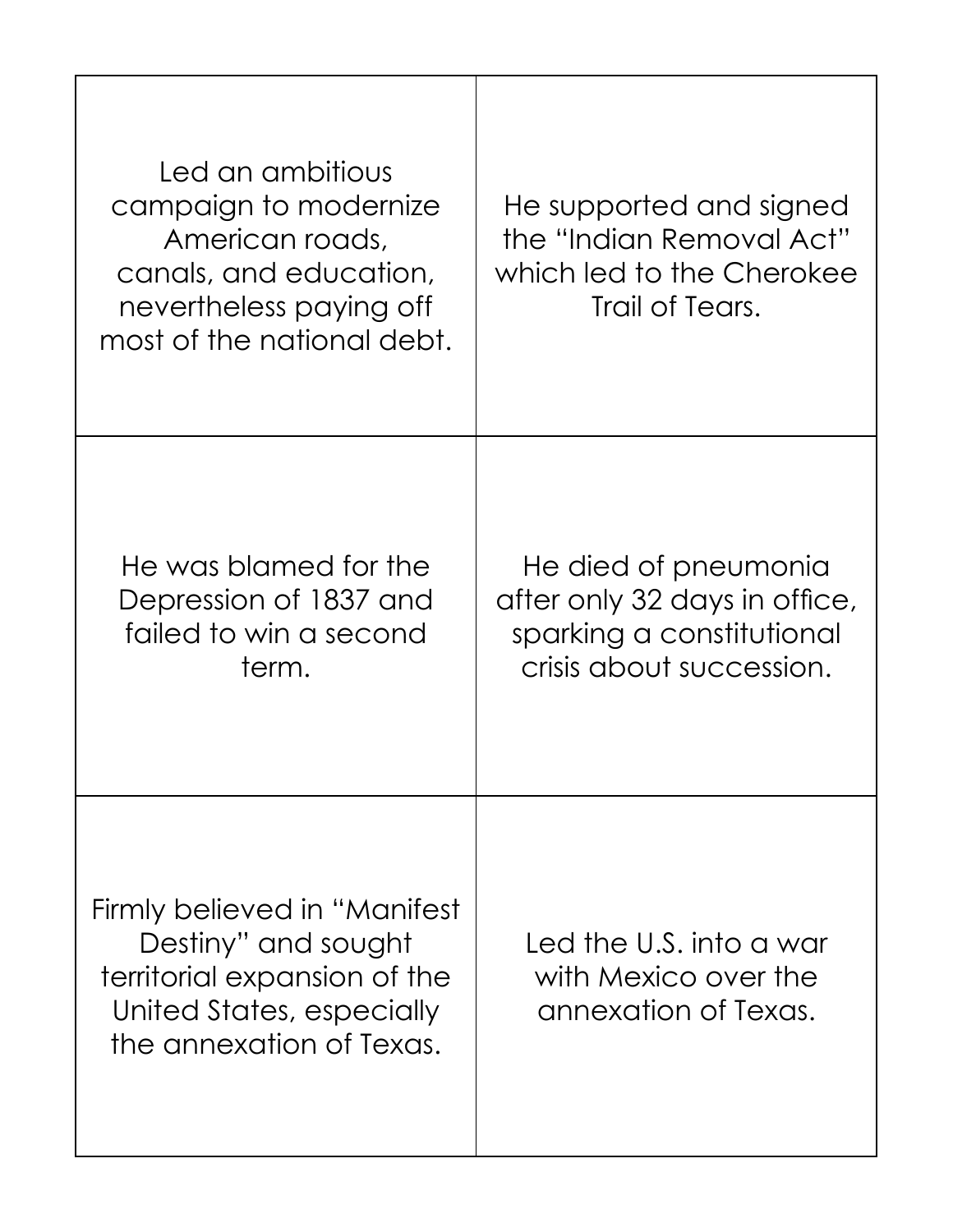| Elected president on the<br>strength of his status as a<br>Mexican-American War<br>hero, he had no interest in<br>politics at all (he had never<br>even voted) and only ran<br>reluctantly. | Supported the<br>Compromise of 1850 which<br>made half of the new<br>states slave and half free<br>and staved off the Civil<br>War for a time. |
|---------------------------------------------------------------------------------------------------------------------------------------------------------------------------------------------|------------------------------------------------------------------------------------------------------------------------------------------------|
| Signed the Kansas-<br>Nebraska Act which<br>nullified the Missouri<br>Compromise and led to<br>violence over the question<br>of slavery.                                                    | On his watch the Southern<br>states seceded from the<br>Union.                                                                                 |
| Led the United States<br>through the Civil War,<br>preserved the Union, and<br>ended slavery.                                                                                               | Began Reconstruction in<br>the South and bungled<br>it so badly that he was<br>impeached by Congress,<br>but acquitted by one vote.            |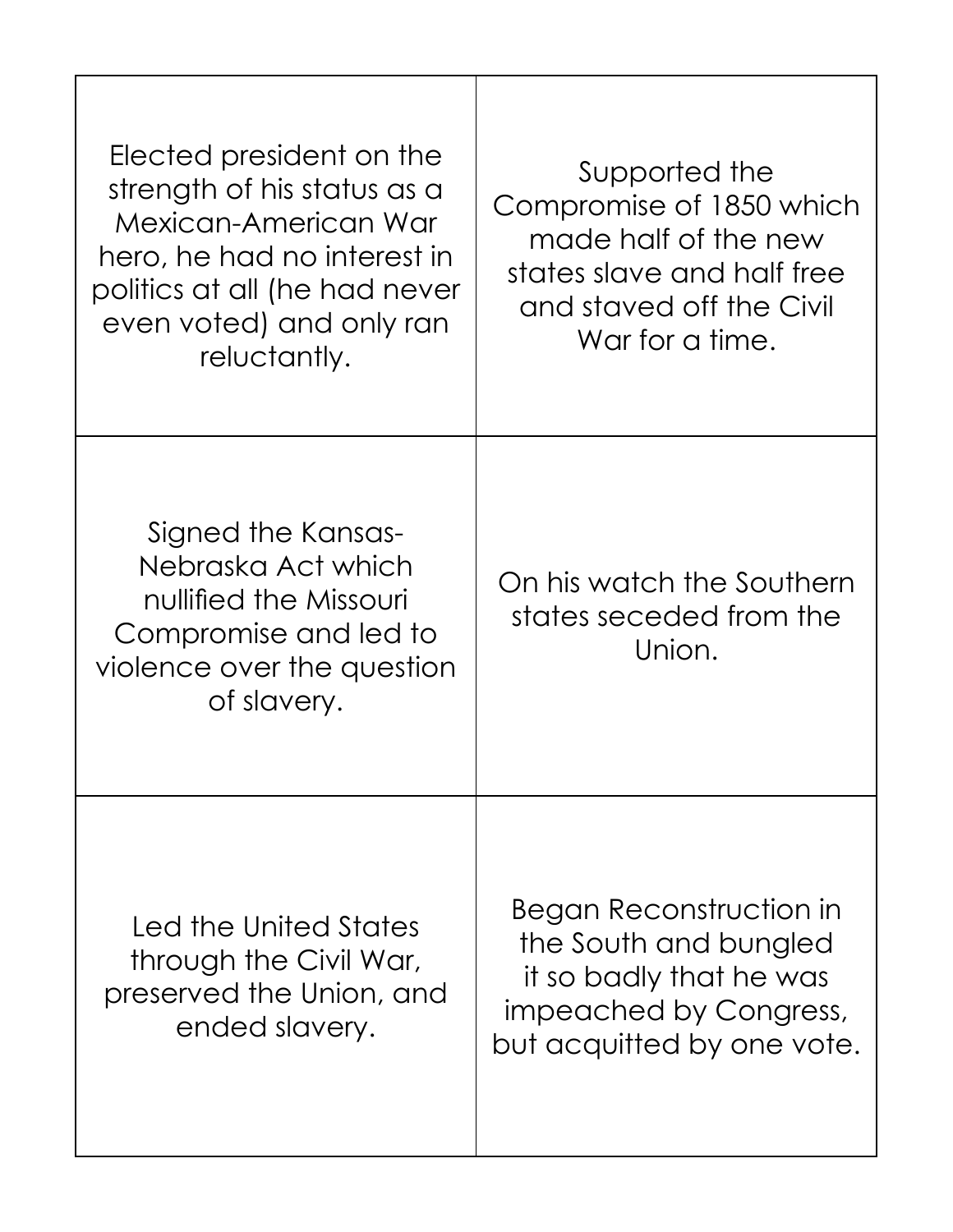| Vigorously enforced voting<br>and civil rights of newly<br>freed slaves with the<br><b>Justice Department and</b><br>the army and prosecuted<br>members of the KKK.                 | Very concerned with equal<br>rights and rewards based<br>on merit, he tried, mostly<br>unsuccessfully, to clean up<br>corruption in government<br>and end institutional racism<br>in the South. |
|-------------------------------------------------------------------------------------------------------------------------------------------------------------------------------------|-------------------------------------------------------------------------------------------------------------------------------------------------------------------------------------------------|
| Strongly supported civil<br>rights of former slaves,<br>cleaned up corruption in<br>the Post Office, but was<br>assassinated after only a<br>few months in office.                  | During his presidency a<br>surplus of tax money was<br>a problem. He balanced<br>the budget by abolishing<br>excise taxes on everything<br>except alcohol.                                      |
| A strict classical liberal,<br>he vetoed more<br>unconstitutional bills than<br>any president before,<br>including a bill to buy<br>seed for farmers hurt by a<br>drought in Texas. | Signed the Sherman<br>Antitrust Act which allowed<br>the federal government to<br>break up monopolies. Also<br>staunchly supported civil<br>rights for black Americans.                         |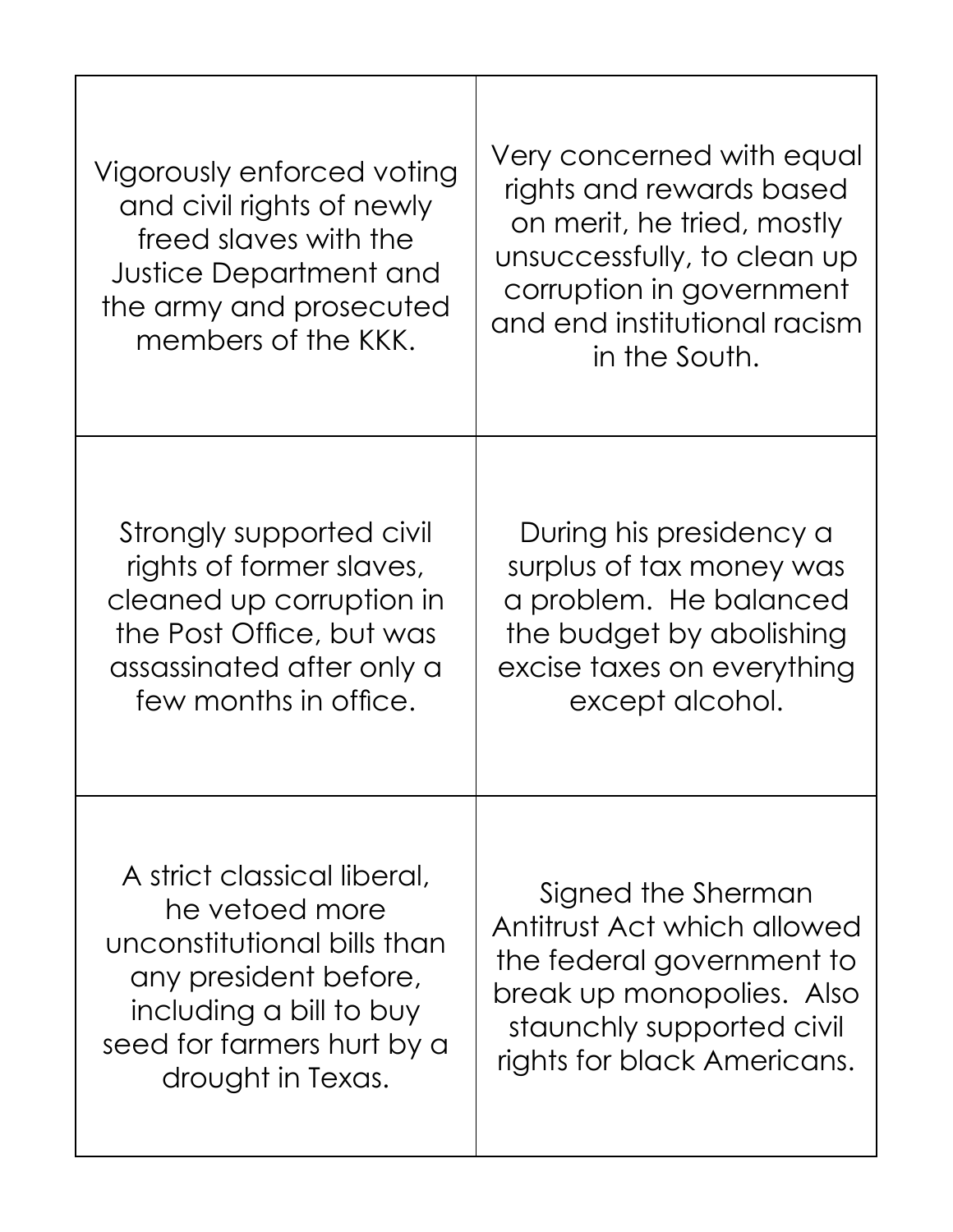| Led the U.S. in the Spanish-<br>American war to ensure<br>Cuban independence.<br>Acquired Puerto Rico,<br>Philippines, and Guam.<br>Annexed Hawaii.                          | Established the National<br>Park system and promised<br>Americans a "Square"<br>Deal".                                        |
|------------------------------------------------------------------------------------------------------------------------------------------------------------------------------|-------------------------------------------------------------------------------------------------------------------------------|
| Passed the Sixteenth<br>Amendment, making<br>it legal for the federal<br>government to levy<br>income taxes on citizens.                                                     | Oversaw the American<br>entry into WWI and asked<br>congress to make "the<br>world safe for democracy".                       |
| His administration was<br>exposed for taking bribes<br>to give exclusive rights<br>to private companies for<br>access to Navy oil reserves<br>in the Teapot Dome<br>Scandal. | Known for his anti-social<br>demeanor, he lowered<br>taxes, favored business,<br>and presided over the<br>"Roaring Twenties". |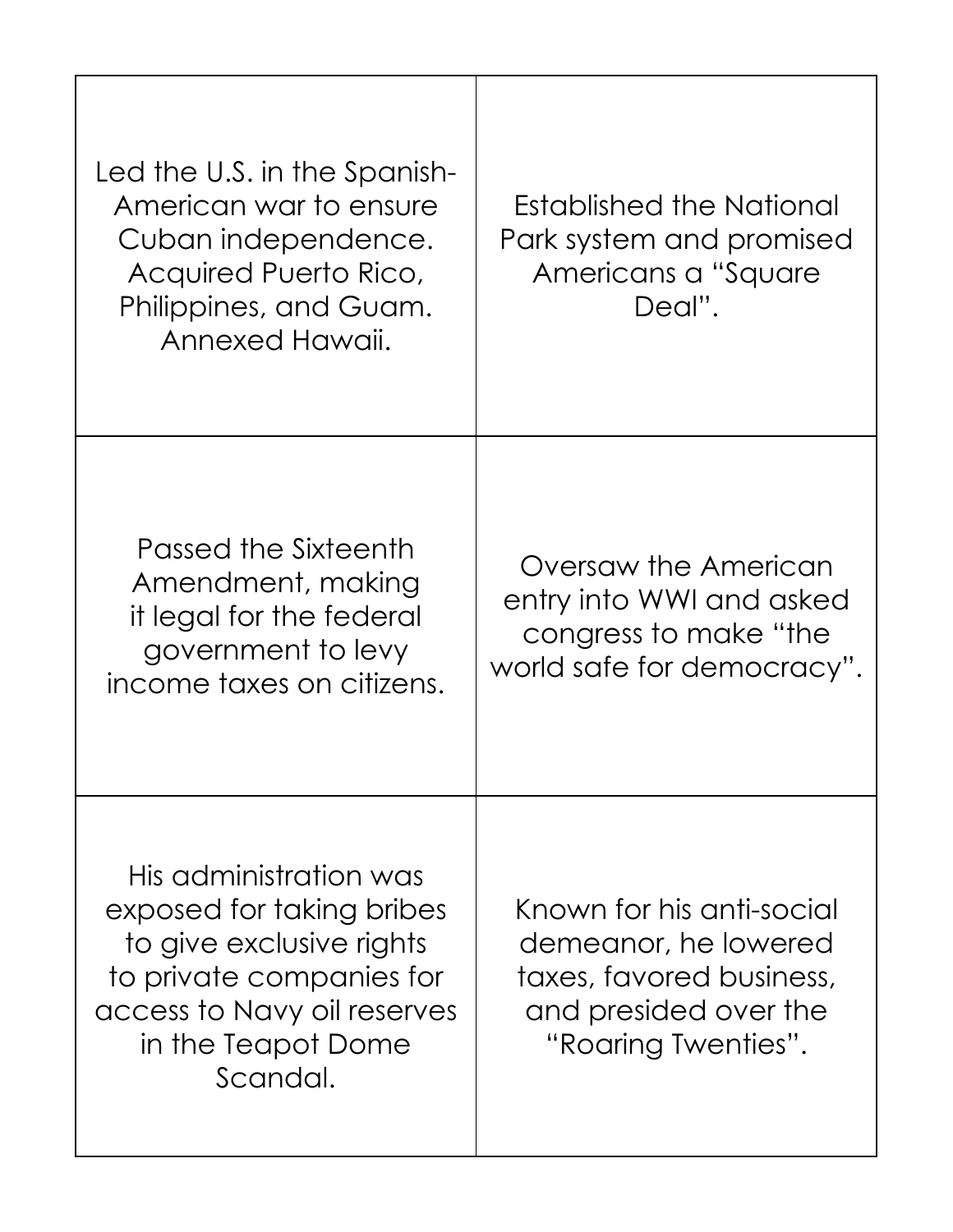| He combated the crash                                                                                               | Promised the country a                                                                                                                                |
|---------------------------------------------------------------------------------------------------------------------|-------------------------------------------------------------------------------------------------------------------------------------------------------|
| of 1929 with public works                                                                                           | "New Deal" to lead them                                                                                                                               |
| projects and increased                                                                                              | to economic prosperity,                                                                                                                               |
| taxes, which created the                                                                                            | but was only successful                                                                                                                               |
| Great Depression.                                                                                                   | with the outbreak of WWII.                                                                                                                            |
| Forced the surrender of<br>Japan by dropping two<br>atomic bombs on them,<br>thus ending the war in the<br>Pacific. | Very concerned with<br>defense, he launched the<br>federal highway system.<br>He also sent troops to<br>forcibly desegregate<br>schools in the South. |
| Challenged the country to                                                                                           | Started the war in Viet Nam                                                                                                                           |
| put a man on the moon                                                                                               | and the "War on Poverty",                                                                                                                             |
| before the Soviets in order                                                                                         | greatly expanding social                                                                                                                              |
| to win the Space Race.                                                                                              | programs in the U.S.                                                                                                                                  |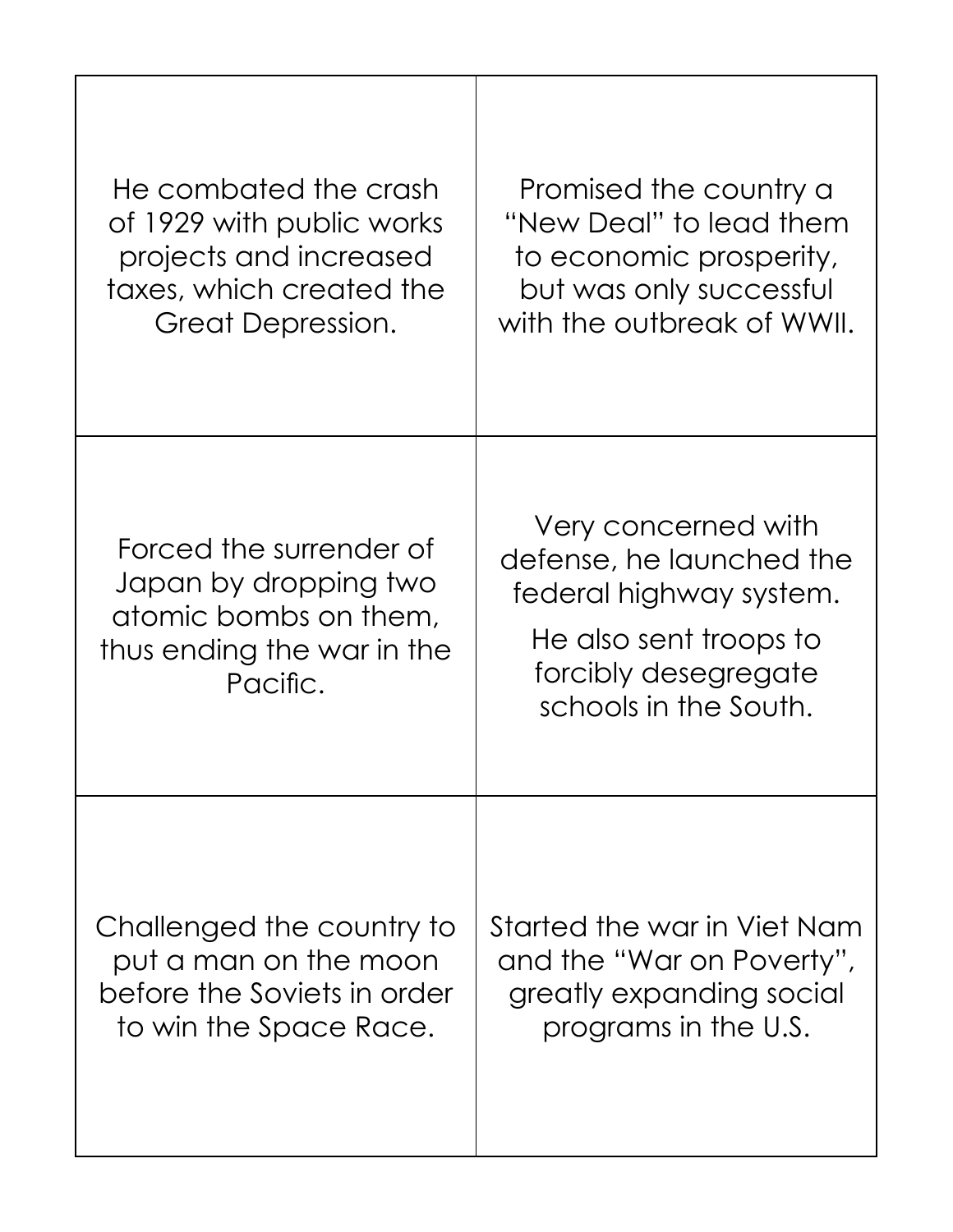| Best known for his role in<br>the Watergate Scandal in<br>which illegal spying on the<br>political opposition was<br>discovered; he was forced<br>to resign the presidency. | Attempted to battle<br>high inflation and high<br>unemployment by raising<br>taxes and asking people to<br>not buy so much stuff with<br>his "Whip Inflation Now"<br>slogan. |
|-----------------------------------------------------------------------------------------------------------------------------------------------------------------------------|------------------------------------------------------------------------------------------------------------------------------------------------------------------------------|
| Created the Department<br>of Energy and the<br>Department of Education.                                                                                                     | Famously commanded<br>"Mr. Gorbachev, tear<br>down this wall!" at a<br>speech in Berlin.                                                                                     |
| Conducted military<br>operations in Panama and<br>won the 1990 Gulf War in<br>Iraq.                                                                                         | Though impeached during<br>office for perjury he rode<br>it out to emerge with high<br>approval ratings partly<br>because of the great<br>economy he presided<br>over.       |